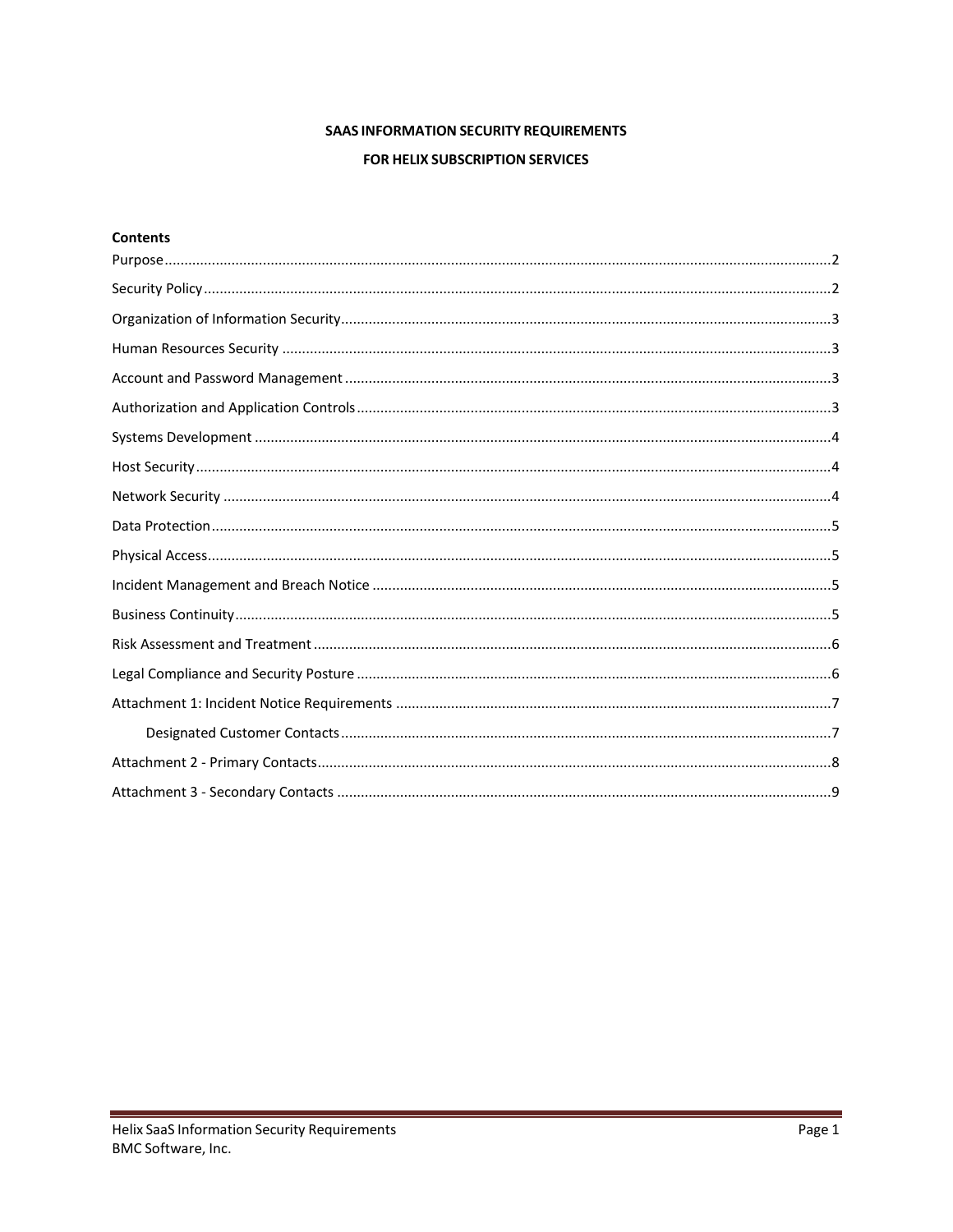#### <span id="page-1-0"></span>**Purpose**

This document sets forth BMC's information security program and infrastructure policies in effect as of the Effective Date (the "Information Security Requirements"). BMC will comply with these Information Security Requirements during the term of the Agreement and for any period of time thereafter during which BMC has possession of or accessto Customer Content.

If there is a conflict between these Information Security Requirements and the underlying Agreement, these Information Security Requirements will control.

"Security Breach" shall mean (A) any circumstance pursuant to which applicable law requires notification of such breach to be given to affected parties or other activity in response to such circumstance; or (B) any actual or, attempted, compromise of, either physical security or systems security in a fashion that unauthorized processing, use, disclosure or acquisition of or access to Customer Content developed, maintained, processed or transmitted by BMC or its agents or subcontractors in connection with the Subscription Services.

Capitalized terms used but not otherwise defined in these Information Security Requirements have the respective meanings given in the Agreement.

BMC maintains a comprehensive security program to protect BMC employees, customers, assets, and data. BMC requires its subcontractors to have similar information security practices and procedures that comply with these minimum requirements to protect BMC relevant assets and data.

#### <span id="page-1-1"></span>**Security Policy**

- 1. BMC has an Information Security Policy that it communicates to all employees, and subcontractors. The policy specifies practices for acceptable use of computing resources, data, and punitive actions when policies are not followed.
- 2. Upon request, evidence of BMC's Information Security Policy can be provided to Customer for review.
- 3. BMC has dedicated personnel in a security role. The security role does not overlap with operational or engineering roles that manage the applications, hosts, and other infrastructure used to process, store, or host Customer Content and assets. BMC uses appropriate due care and due diligence to ensure the confidentiality, availability, and integrity of Customer Content and applications.
- 4. BMC adheres to information security best practices as derived from National Institute of Standards and Technology Special Publication 800-53 at a Moderate baseline.
- 5. Information Security practices are documented and kept current based on changes in applicable law, best practices, and industry standards.
- 6. At least annually, at our expense, BMC has an independent certified public accounting firm conduct a review of BMC's operations and procedures related to the disaster recovery plan, Information Security, and the other material aspects of control of the Subscription Services and the system. Such review will be conducted in accordance with the AICPA's Statements on Standards for Attestation Engagements (SSAE) or any modified rules established at the time of such review. BMC will provide Customer copies of the SOC2 Type II reports of any reviews under this section within 30 days upon request by Customer. BMC will promptly address audit findings arising out of such reports within a reasonable period. In addition, if requested by Customer, BMC will provide a bridge letter to cover periods when the SOC report may be stale.
- 7. BMC has a published acceptable use policy for all assets used in the provisioning of Subscription Services to Customer.
- 8. BMC has appropriate third party contractual agreements in place and complies with applicable legal requirements to ensure the provisions of these Information Security Requirements. BMC maintains appropriate safeguards and service delivery levels for subcontracted Subscription Services.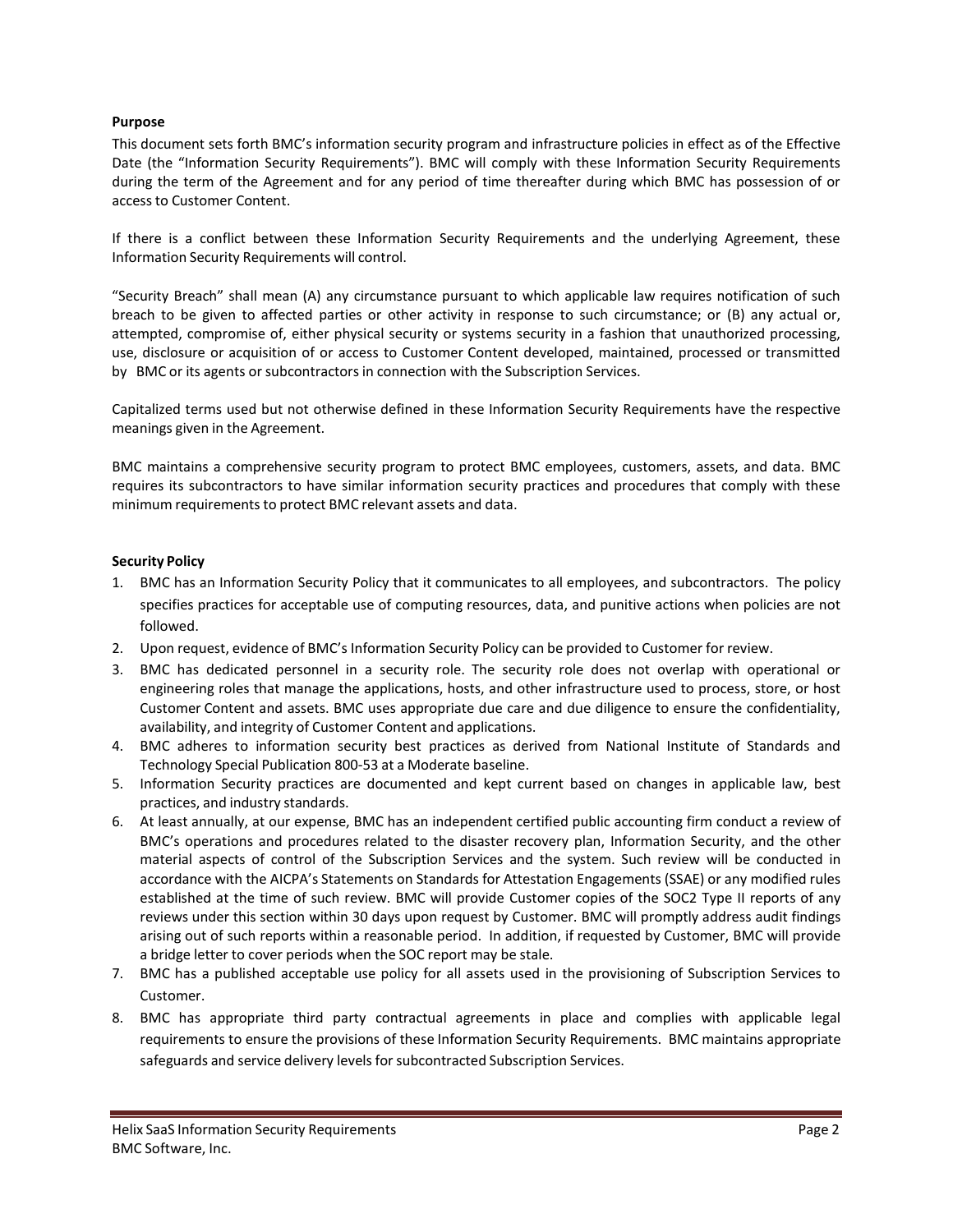### <span id="page-2-0"></span>**Organization of Information Security**

- 1. BMC has an Information Security department responsible for industry accepted information security practices.
- <span id="page-2-1"></span>2. This organization is responsible for coordinating Information Security activities as incident response, third party access, and setting security best practices.

### **Human Resources Security**

- 1. BMC performs pre-employment background checks on all BMC employment candidates located in the US, Canada, India and China. BMC requires its subcontractors to perform background checks on its employees who are engaged in the performance ofthe Subscription Services, where such background checks are allowed by law.
- 2. BMC maintains confidentiality/non-disclosure agreements, and similar agreements with all employees and subcontractors.
- 3. BMC removes access rights to information processing facilities for all employees and subcontractors within 24 hours of termination.
- 4. BMC ensures that each BMC employee completes the BMC's Code of Conduct training on appropriate use of technology and data. BMC requires employee acknowledgement of such training and certification that each employee shall comply with BMC's Information Security Policy.
- 5. BMC provides security awareness and operational training to all employees and subcontractors.

#### <span id="page-2-2"></span>**Account and Password Management**

- 1. BMC provides a means to force periodic password changesfor BMC employees and allsubcontractors.
- 2. BMC enforces a password management policy for BMC employees and all subcontractors with the following provisions:
	- a. Passwords change within 90 days
	- b. Reuse of last 10 passwords is prohibited
	- c. Account lock out after no more than 10 consecutive failed authentication attempts
	- d. Password length of at least eight characters
		- i. Required inclusion of a combination of 3 of 4-character types:
			- 1. Lower case
			- 2. Upper case
			- 3. Numbers
			- 4. Special characters

#### <span id="page-2-3"></span>**Authorization and Application Controls**

- 1. BMC limits access to Customer Content to those employees, authorized agents, contractors, consultants, service providers and subcontractors who have a need to access such data in connection to the uses permitted by the Agreement("Authorized Persons").
- 2. BMC ensures that each Authorized Person: (a) is advised of and complies with the provisions of these Information Security Requirements and the Agreement regarding the privacy and security of Customer Content; (b) istrained regarding their handling of all data, including but not limited to Customer Content; and (c) accesses the data only for the purposes for which the access was granted. BMC re-evaluates its list of Authorized Persons at least quarterly.
- 3. BMC is responsible for its Authorized Persons' compliance with the terms of these Information Security Requirements regarding Customer Content.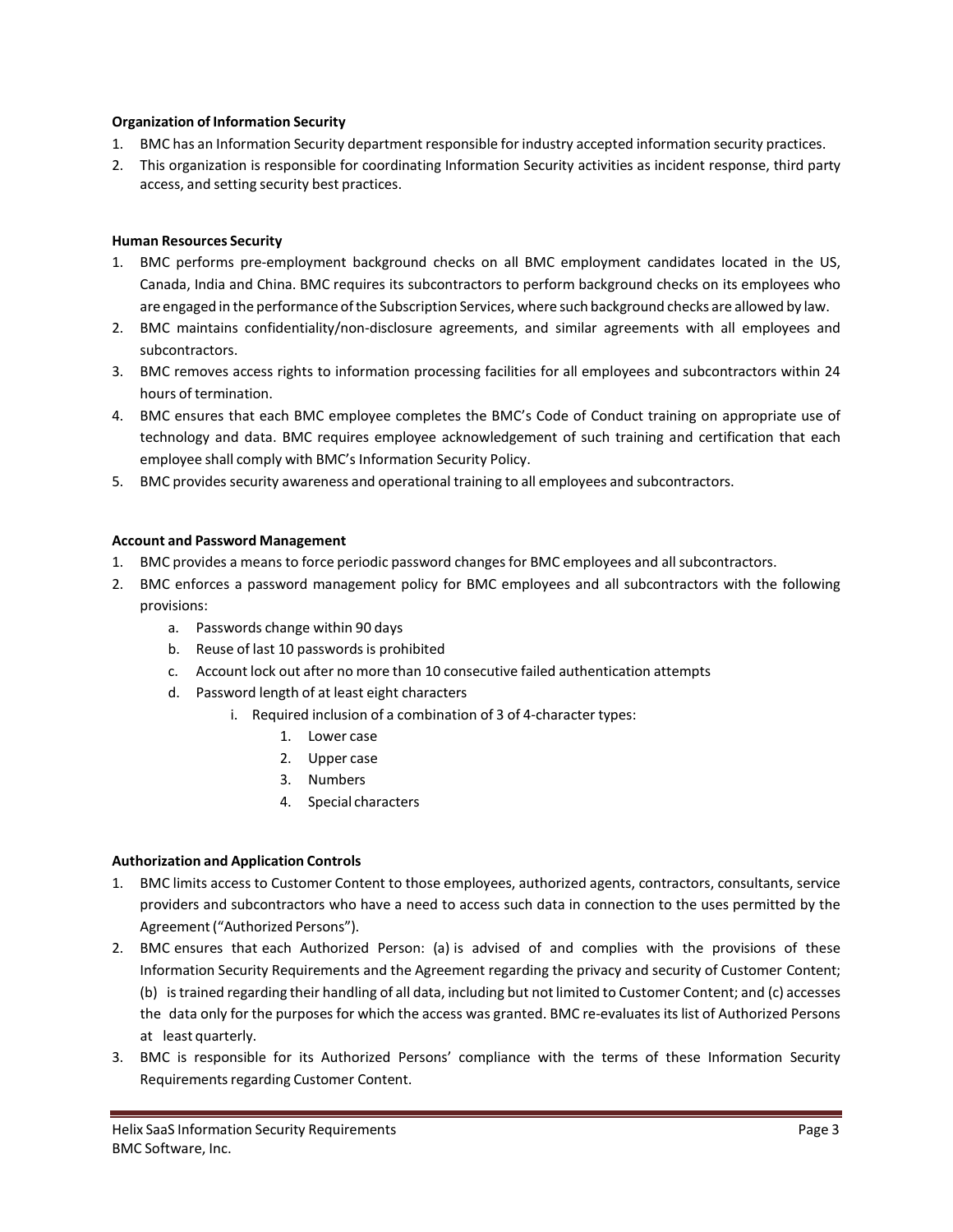- 4. BMC agreesto abide by the principle of least privilege when assigning accessto resources containing BMC assets or used to manage BMC assets.
- 5. BMC will perform monthly reviews for all administrative access used to support infrastructure and applications used to host Customer Content or provide Subscription Services to Customer.
- 6. BMC uses segregation of duties to ensure separation of privileged access requestors from approvers.

### <span id="page-3-0"></span>**Systems Development**

- 1. BMC ensures that source code and similar configuration changes are properly authorized and tracked via standard source code management practices.
- 2. BMC uses a documented, repeatable practice for testing, requesting, approving, and implementing system changes.
- 3. BMC performs system, user, and acceptance testing of content and infrastructure for the BMC hosted applications in a development and testing environment separately from production.
- 4. Confidential BMC test data are adequately protected, controlled and removed from environments used for development and testing.
- 5. BMC supervises and monitors outsourced software development. Third parties meet the same code management practices applied by BMC to protect infrastructure and applications used to host Customer Content or provide Subscription Services to Customer.
- 6. BMC usesindustry standard processes and technology to scan for and remove any back doors, malware, or any other inappropriate content from all code deployed in support of a BMC application or managed service.

#### <span id="page-3-1"></span>**Host Security**

- 1. BMC has tools implemented to detect and remediate software viruses and other malware on all systems used to access, process, or host BMC applications or data.
- 2. BMC may implement intrusion detection/prevention services covering infrastructures on which Customer Content and applications are stored.
- 3. BMC performs vulnerability assessments and OS hardening for all platforms used to process, store, or host Customer Content.
- 4. BMC has implemented a security patch and vulnerability management process to make sure OS's and applications remain at current levels.
- 5. BMC follows a practice of annual third-party penetration testing and application security scans of hosts and applications relating to BMC products and services.
- 6. BMC implementslogging solutionsfor all infrastructure and applications hosting Customer Content.
- 7. BMC maintains an inventory of all assets and related parties used in providing subscription services.

#### <span id="page-3-2"></span>**Network Security**

- 1. BMC hasimplemented firewalls, intrusion detection, and other network protection servicesin accordance with industry best practices for securing BMC-managed applications, assets, and data.
- 2. BMC implements network segmentation to limit the effect of any security compromise.
- 3. BMC identifies all Internet facing services that are exposed and ensures they are appropriately monitored and periodically validated. Unnecessary services are identified and removed in a timely manner.
- 4. BMC keeps network management and security staff adequately trained.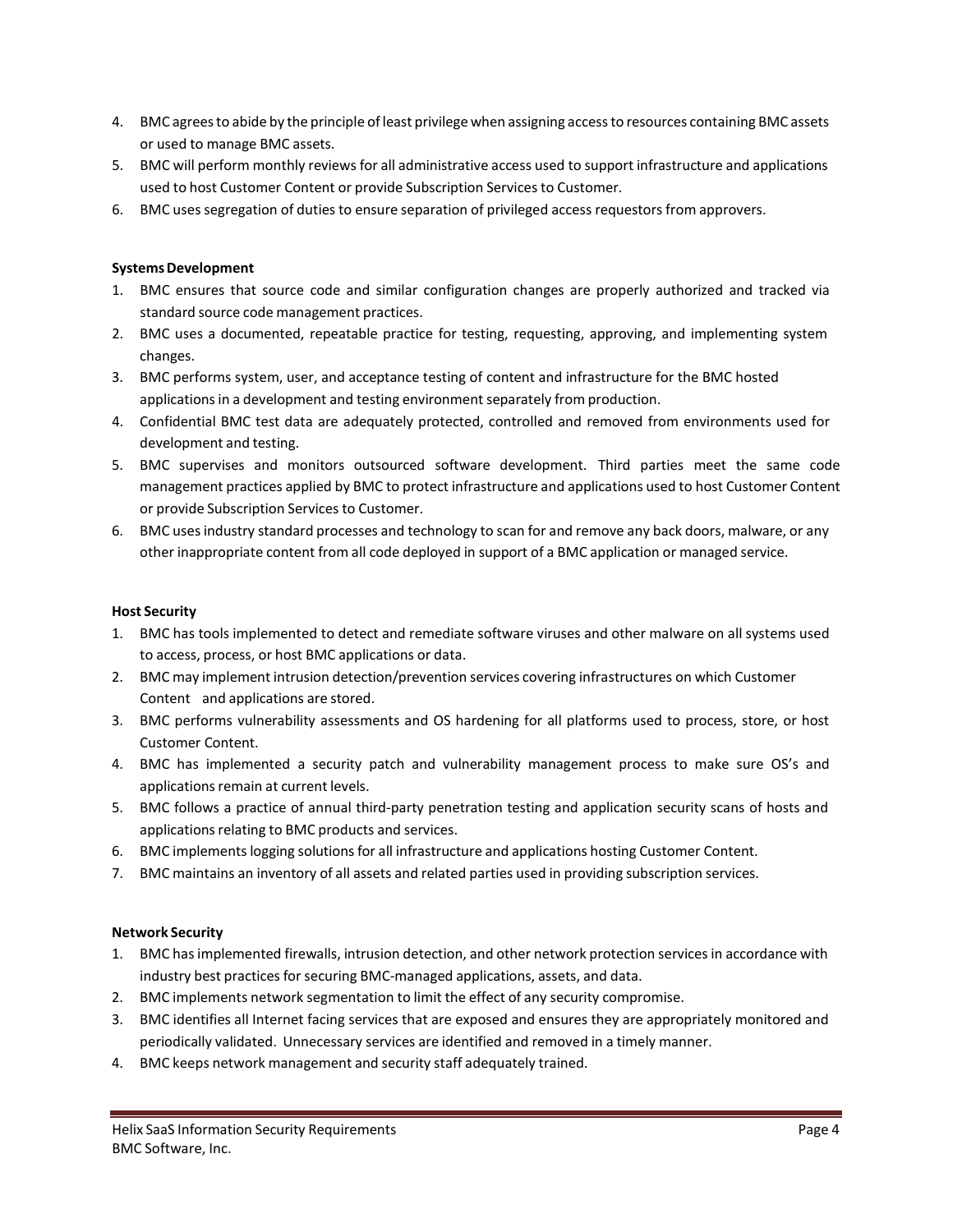- 5. BMC and itssubcontractorsimplement accepted industry practicesto secure remote and wireless connectivity. Practices include: strong authentication and encryption.
- 6. BMC implements time synchronization forsystems used to process, store, or host Customer Content.

#### <span id="page-4-0"></span>**Data Protection**

- 1. BMC will securely store all data encryption keys used in the storage or transmittal of Customer Content.
- 2. BMC will access or store Customer Content only on BMC-issued and managed devices.
- 3. BMC employsindustry standard encryption protecting any Customer Content in transit across untrusted networks. Web servers shall support at least Transport Layer Security (TLS) protocol version 1.2 or better.
- 4. Allstored application and infrastructure passwords will be hashed or encrypted.
- 5. Upon request, encryption at rest will be enabled on Customer Content.
- 6. IfCustomer Contentisrequested to beencryptedatrest,will also beencryptedwhentransferredtobackupstorage and other portable devices. Only strong ciphers (symmetric key length at least 256 bits) will be utilized where Customer Content is encrypted for storage.
- 7. BMC will destroy all Customer Content, orthe encryption keys permitting accessibility of Customer Content, stored on hosted infrastructure, databases, and backup storage media in accordance with the terms of the Agreement.
- 8. BMC will use verifiable industry standard tools, education, and practices to help maintain the privacy, integrity and confidentiality of Customer Content in transport and storage, as required by the terms of these Information Security Requirements and the Agreement.

#### <span id="page-4-1"></span>**Physical Access**

- 1. BMC enforces badge access with both photo and electronic verification with logging to both physical premises and data centers hosting Customer Content and applications.
- 2. BMC uses 24x7 camera monitoring monitor for facilities, data centers, and egress points.
- 3. BMC uses physical intrusion and fire alarms in all areas where BMC business is conducted.
- 4. BMC logs physical access to all facilities and data centers hosting Customer Content and applications.
- 5. BMC maintains locked cages and/or cabinets within the secure areas of data centers where BMC hardware is hosted.

#### <span id="page-4-2"></span>**Incident Management and Breach Notice**

- 1. BMC has and follows a documented security incident response plan. In the event of any incident affecting Customer Content or an application managing Customer Content under BMC's control, BMC agrees to notify Customer ofsuch event consistent with the incident classification, contacts, and timing described in Attachment 1.
- 2. When such an incident occurs, BMC will designate a point of contact within its organization. This point of contact will initiate and manage regular incident status calls between the Customer, BMC, and any other involved parties.
- 3. BMCmonitors and identifies possible intrusions on infrastructure, applications, and services used to presentthe Subscription Services.

#### <span id="page-4-3"></span>**Business Continuity**

1. BMC will backup BMC applications, data, and software on a regular basis.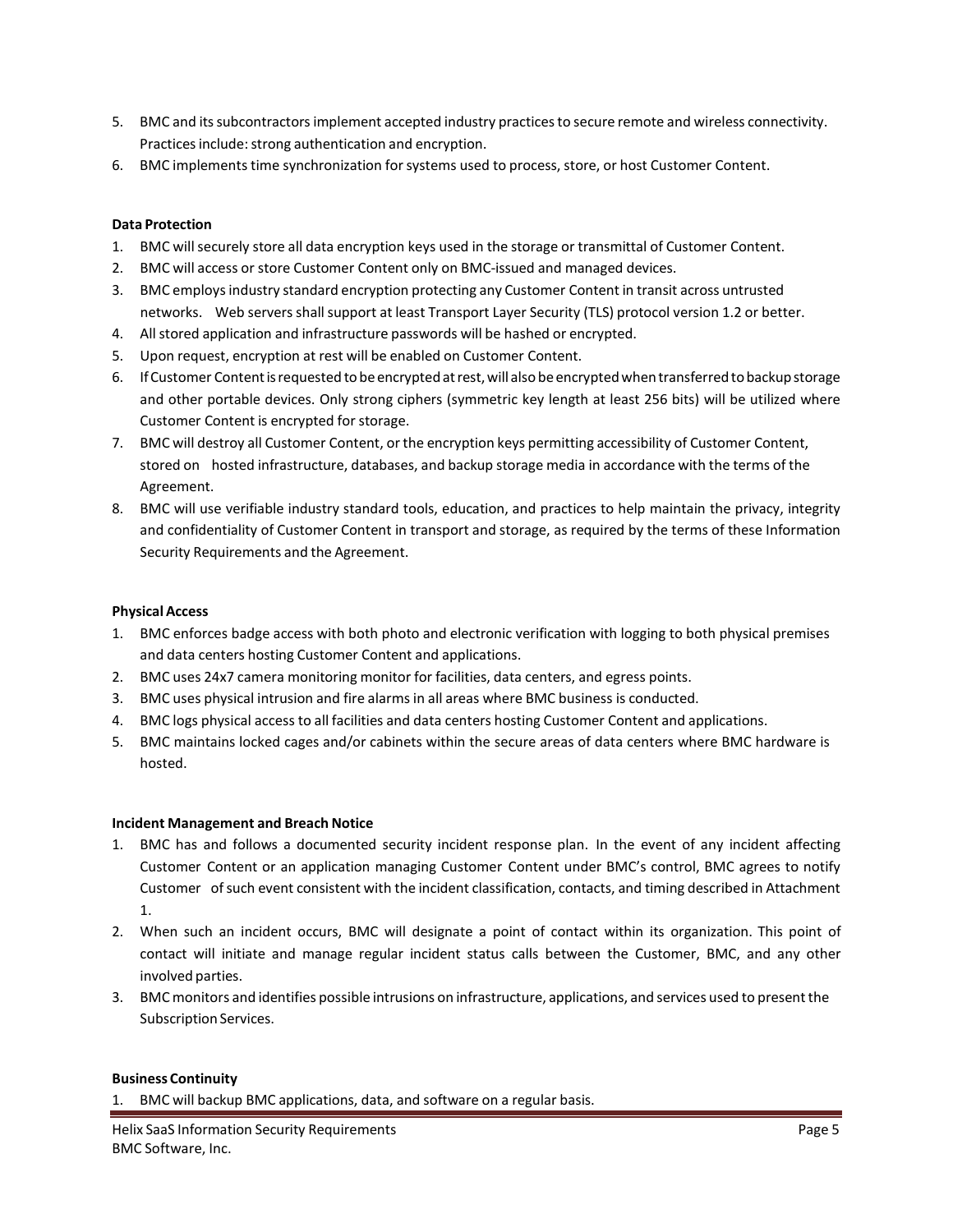- 2. All supporting infrastructure for BMC applications and data are available and supported in a managed disaster recovery program. This includes but is not limited to storage capacity, processing power, points of presence, power generators, and backup power.
- 3. BMC's business continuity plan covers infrastructure and applications used to host Customer Content or provide Subscription Services to Customer.

## <span id="page-5-0"></span>**Risk Assessment and Treatment**

- 1. BMC regularly performs risk assessments for all IT infrastructure used to present, manage, or otherwise sustain Customer Content, hosted applications, or application infrastructure.
- 2. Identified risks are analyzed, remediated, and documented using industry accepted risk mitigation strategies such as risk avoidance, risk reduction, risk retention, and risk transfer.
- <span id="page-5-1"></span>3. Risk assessment documents are retained for risk accountability.

## **Legal Compliance and Security Posture**

- 1. BMC's Information Security safeguards comply with applicable laws.
- 2. BMC agrees to require industry accepted security safeguards for any subcontracted Subscription Services.
- 3. BMC provides Customer with the right to audit within the scope of these Information Security Requirements, in accordance with the following terms:
	- a. Customer and (subject to satisfactory confidentiality obligations being put in place) any of its auditors, regulators or other advisers may conduct an audit no more than once in a twelve (12) month period during the term of the Agreement ("Audit"). Unless requested otherwise by a regulator, the scope of the Audit shall be limited to: (a) NIST 800-53 and/or ISO 2700X Information Security Standards, SOC2 or equivalent; and (b) no more than three (3) days and one (1) work stream.
	- b. Customer will provide 60 (sixty) days courtesy notice when Audit is required other than for cause and five (5) business days' notice when an Audit is required for cause. BMC shall provide the Customer (and its auditors, regulators and other advisers (subject to satisfactory confidentiality obligations being put in place)) with all reasonable co-operation and assistance in relation to each Audit.
	- c. BMC reserves the right to not disclose information that: (a) may cause a breach of confidentiality with BMC or its other customers; or (b) could create increased risk to service security.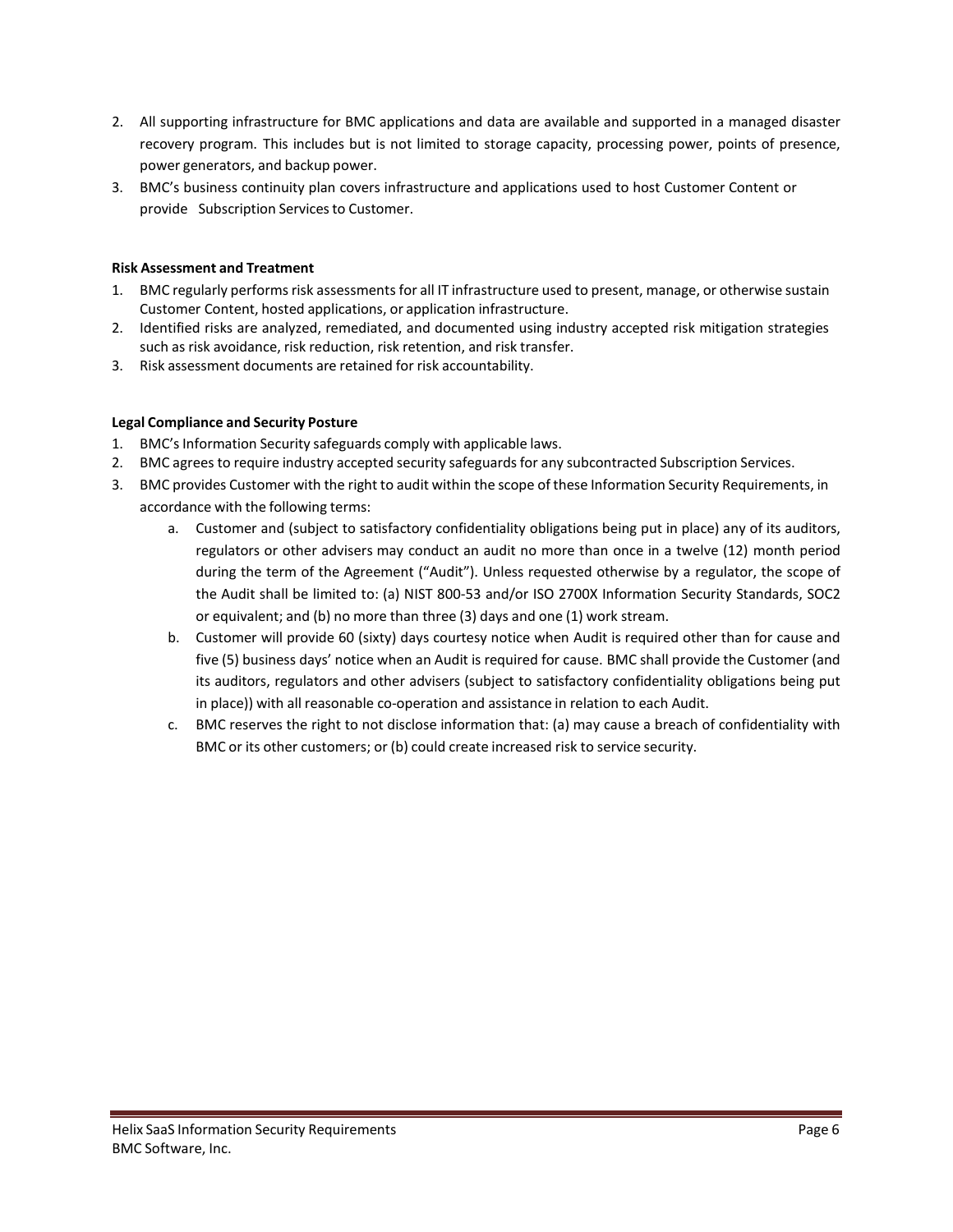## <span id="page-6-0"></span>**Attachment 1: Incident Notice Requirements**

| <b>INCIDENT</b>                                                                                                                                                                                          | <b>CONTACT(S)</b>                                                                                                                                                     | <b>TIMING</b>                                 |
|----------------------------------------------------------------------------------------------------------------------------------------------------------------------------------------------------------|-----------------------------------------------------------------------------------------------------------------------------------------------------------------------|-----------------------------------------------|
| Security Breach affecting Customer<br>Content, systems containing<br>Customer Content, or systems that<br>directly interact with systems<br>containing Customer Content, hosted<br>and processed by BMC. | <b>BMC Contacts:</b><br>Via cloudsecurity@bmc.com and by<br>phone to contacts listed in Attachment 2<br>and Attachment 3                                              | Within 24 hours of<br>confirmation of breach. |
|                                                                                                                                                                                                          | <b>Customer Contacts:</b><br>Authorized Customer personnel as<br>designated the Product Specific Terms<br>for Helix Subscription Services<br>Attachment to the Order. |                                               |

## <span id="page-6-1"></span>Designated Customer Contacts

Set forth on the Product Specific Terms for Helix Subscription Services Attachment to the Order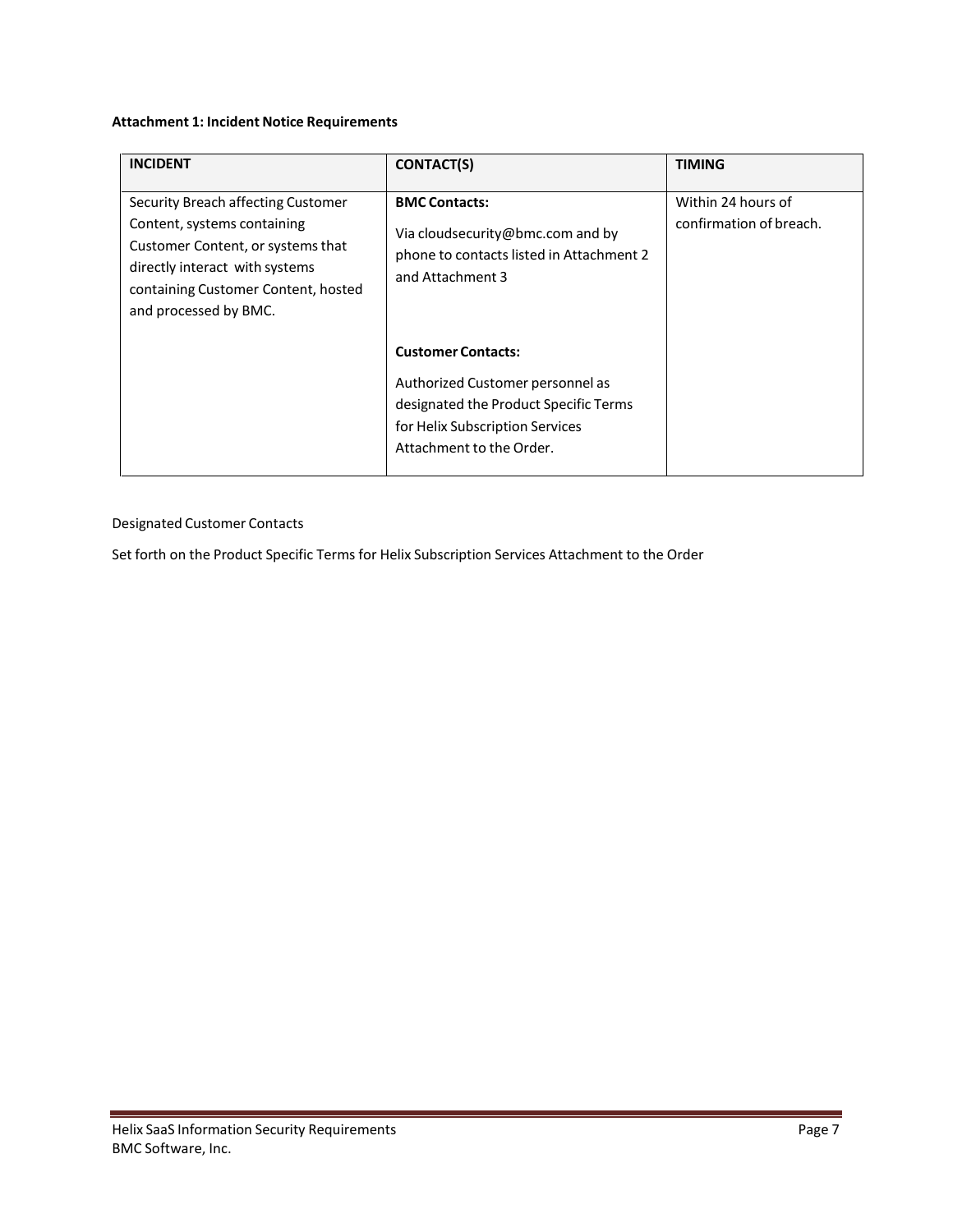# <span id="page-7-0"></span>**Attachment 2 - Primary Contacts**

Name: BMC SaaS Security Operations Center Email: [cloudsecurity@bmc.com](mailto:cloudsecurity@bmc.com)